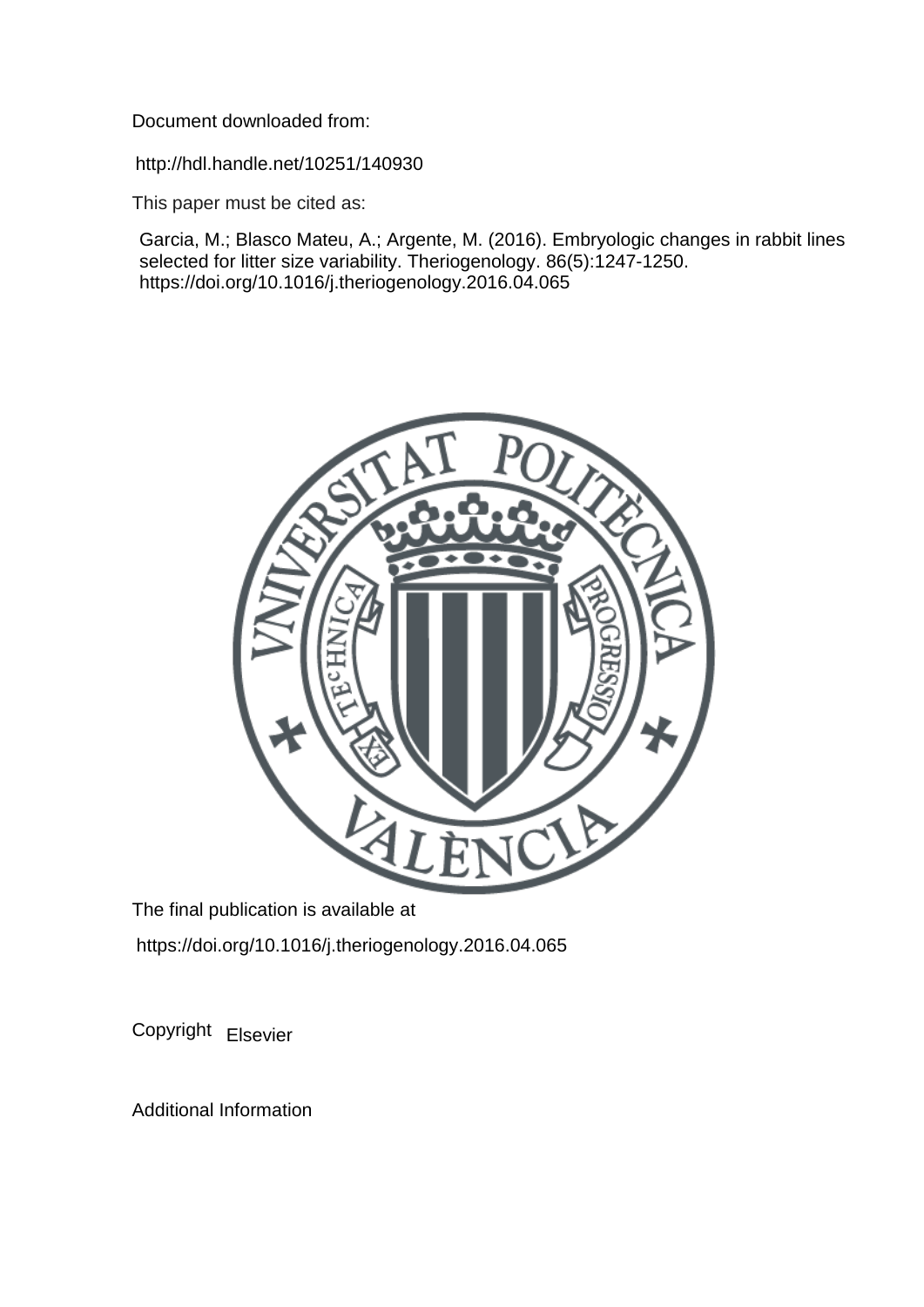# 1 EMBRYOLOGICAL CHANGES IN RABBITS LINES SELECTED ON LITTER 2 SIZE VARIABILITY

- 3 M.L.García<sup>a\*</sup>, A. Blasco<sup>b</sup>, M.J. Argente<sup>a</sup>
- <sup>a</sup> Departamento de Tecnología Agroalimentaria. Universidad Miguel Hernández de
- Elche, Ctra de Beniel Km 3.2, 03312 Orihuela, Spain.
- <sup>b</sup> Institute for Animal Science and Technology. Universitat Politècnica de València, P.O.
- Box 22012. 46071 Valencia, Spain.
- \*Corresponding author: Tel.: +34 96 674 97 09; Fax: +34 96 674 96 77
- e-mail address: mariluz.garcia@umh.es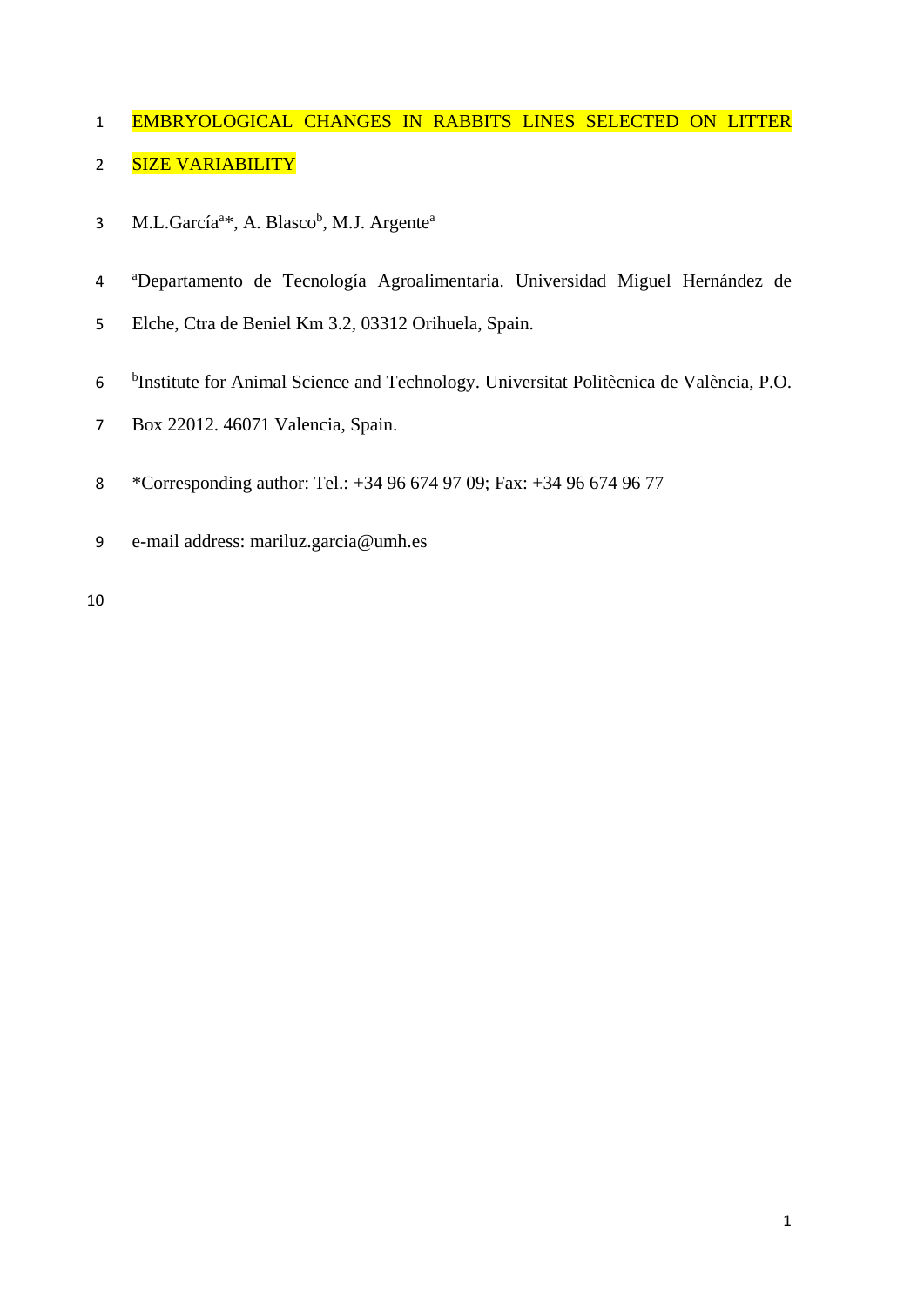A divergent selection experiment on litter size variability was carried out. Correlated response on early embryo survival, embryonic development, size of embryos and size of embryonic coats after 4 generations selection was estimated. A total of 429 embryos from 51 females of the High line and 648 embryos from 80 females of the Low line were used in the experiment. The traits studied were percentage of normal embryos, embryo diameter, zona pellucida thickness and mucin coat thickness. Traits were measured at 24, 48 and 72 h of gestation; mucin coat thickness was only measured at 48 and 72 h of gestation. The embryos were classified as zygotes or 2-cells embryos at 24 h of gestation; 16-cells embryos or early morulae at 48 h of gestation, and early morulae, compacted morulae or blastocyst at 72 h of gestation. At 24 h of gestation, percentage of normal embryos in the High line was lower than in the Low line (-2.5%), and the embryos in the High line showed 10 % higher zona pellucida thickness than those of the Low line. No differences in percentage of zygotes or 2-cells embryos were found. At 48 h of gestation, embryos of the High line were less developed, having higher percentage of 16-cells embryos (23.4%) and lower percentage of early morulae (-23.4%). At 72 h of gestation, embryos from High line continued being less developed, showing higher percentage of early morulae and compact morulae and lower percentage of blastocyst (-1.8%). No differences in embryo diameter or mucin coat thickness were found at any time. In conclusion, selection for litter size variability has consequences on early embryonic survival and development, having embryos lower state of development and a lower percentage of normal embryos in the line selected for higher variability

 *Keywords:* Embryonic development; embryonic coats; litter size variability; rabbit; selection.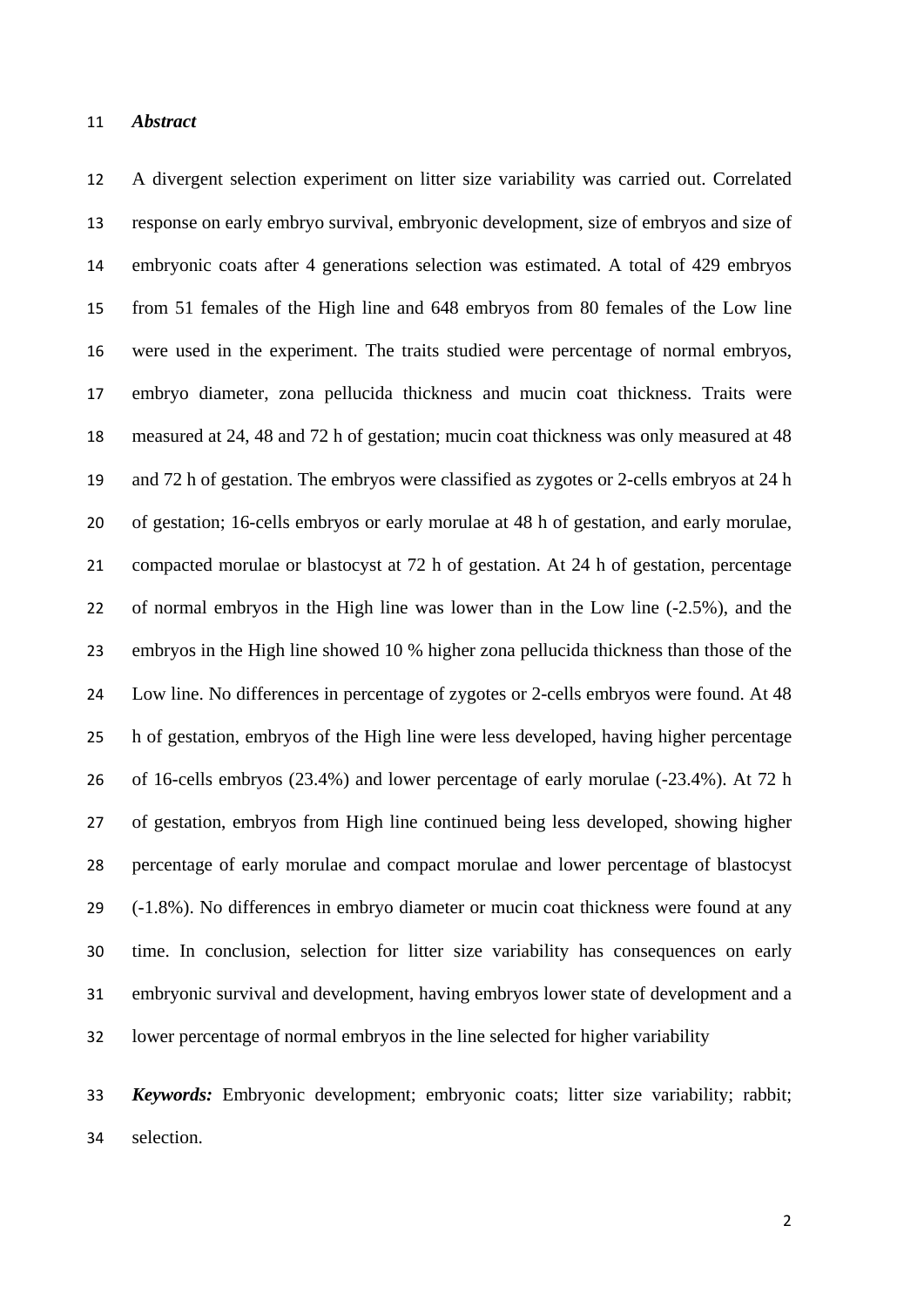## **1. Introduction**

 A divergent selection experiment on litter size variability has been carried out in order to produce two lines with high and low litter size variability respectively [1]. No selection for this trait has been performed hitherto in prolific species. An important question is to examine the consequences of this selection on litter size, embryological changes and embryo survival. Effects on litter size have been studied by Argente et al. [1, 13], but no studies have been done on embryo development and survival.

 Early embryo losses are related to embryonic development [2] and embryo coat sizes [3]. During the first 3 d postcoitum, rabbit embryo acquires a glycoprotein layer, the mucin coat, which is accumulated during oviductal transport [4,5]. This secures timely appropriated implantation, and prevents the embryo from exposure to the pathogenic viruses [3,6]. This mucin coat is peculiar to rabbit embryos and it is not common in other mammals. It would be interesting to know how selection for variability of litter size affects the evolution of the rabbit embryo mucin coat and zona pellucida.

 We know that embryonic development in early gestation is under genetic control in rabbits [2,7], and we also know that litter size variability has been modified by selection [1, 13], thus we presume that genetic modifications have been produced in the embryos due to selection for litter size variability. This will affect embryo survival and it will be related to the differences in litter size between the high and low lines selected for litter size variability, found by Argente et al. [13], explaining at least part of this difference. The aim of this study is to assess the effect of selection for litter size variability on early embryo development and survival.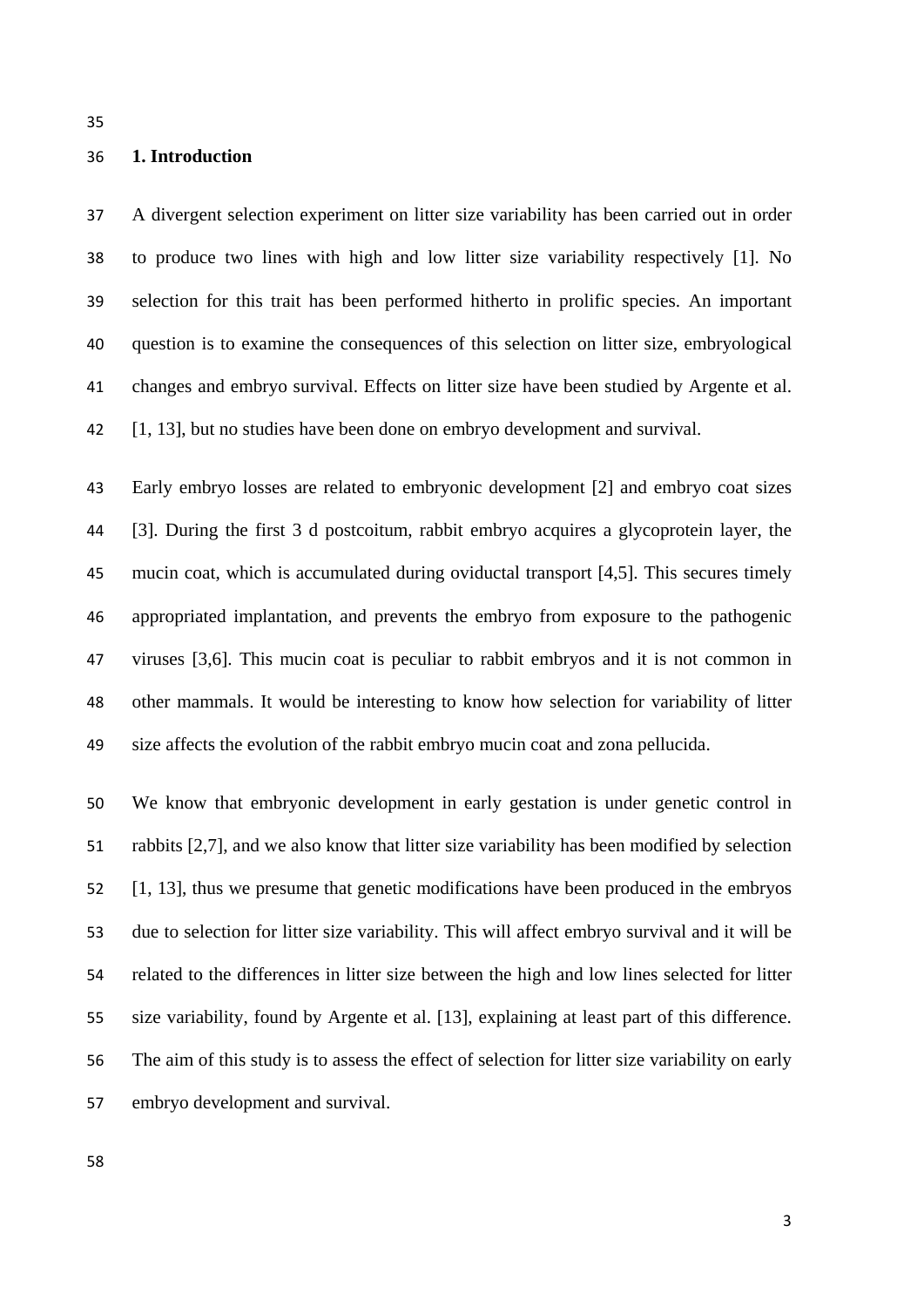#### **2. Material and methods**

 All experimental procedures involving animals were approved by the University Miguel Hernández of Elche Research Ethics Committee on 21 June 2011 (Reference 98 number DTA-MJA-001-11), according to Council Directives 98/58/EC and 2010/63/EU.

*2.1. Animals*

 Animals came from a divergent selection experiment for litter size variability [13]. Litter size variance of all parities of each female was calculated, and High (H) and Low (L) lines were created by selecting the females having a higher and lower variance of litter size respectively. As a female can have a higher litter variability for pure environmental reasons; for example, for having a litter in one season and another litter in another season, litter size was precorrected by the effects of year-season and lactation status (nuliparous, lactating and non-lactating females). The number of does and embryos used in the experiment are shown in table 1.

 All animals were bred at the farm of the University Miguel Hernández of Elche. They were kept under a constant photoperiod of 16 h continuous lights: 8 h continuous darkness and controlled ventilation. Does were mated first at 18 wk of age, and at d 10 after parturition thereafter.

*2.2. Traits*

 All does came from the fourth generation of selection. A total of 51 and 80 non- lactating multiparous females of the High and the Low lines respectively were euthanized at 24, 48 or 72 h postcoitum by intravenous administration of sodium thiopental in a dose of 50 mg/kg of body weight (Thiobarbital, B. Braun Medical S.A., Barcelona, Spain). The entire reproductive tract was immediately removed. Total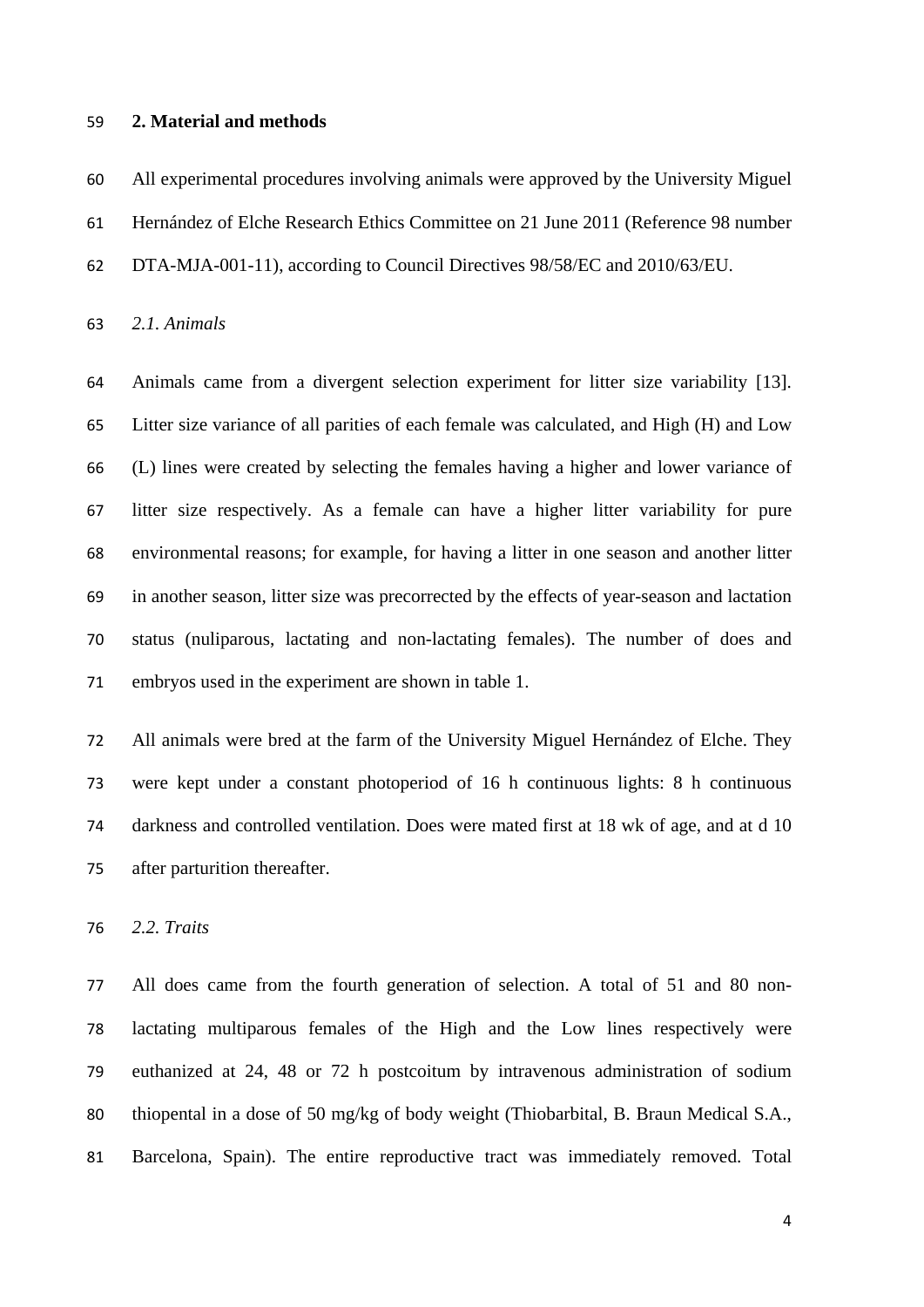embryos (TE) were recovered by perfusion of oviducts and uterine horns with 10 mL of Dubelcco´s phospate buffered saline containing 0.2% of bovine serum albumin. Embryos were classified as normal embryos (NE) when they presented homogenous cellular mass and intact embryo coats [8], using a binocular stereoscopy microscope (Leica Mz 9.5-600x). Percentage of normal embryos was calculated as [(NE ∕ TE) x 100]. At 24 h of gestation, normal embryos were classified as zygotes (Z) or 2-cells 88 embryos (2-cells) so that  $NE = Z + 2$ -cells. At 48 h of gestation, normal embryos were 89 classified as 16-cells embryos (16-cells) or early morulaes (EM), thus  $NE = 16$ -cells + EM. At 72 h of gestation, normal embryos were classified as early morulae, compacted 91 morulae (CM) or blastocysts (B), and  $NE = EM+CM+B$ . In all cases, zygotes, 2-cells, 16 cells, early morulae, compact moruale and blastocysts were expressed as percentage of their respective Normal Embryos.

 Embryo images were recorded using a colour digital camera (LEICA DFC 420) mounted on the stereomicroscope. The setting for microscopic observations (magnification X 600) and bright field was kept constant throughout the study. Mucin coat thickness (MC, µm), zona pellucida thickness (ZP, µm) and embryo diameter 98 excluding ZP (ED,  $\mu$ m) were measured immediately after recovery of embryos. To minimize experimental distortion, the same technician performed all image recordings and measurements. The zona pellucida thickness and the embryo diameter were measured at 24, 48 and 72 h of gestation and the mucin coat thickness of embryos was measured at 48 and 72 h of gestation.

*2.4 Statistical analyses*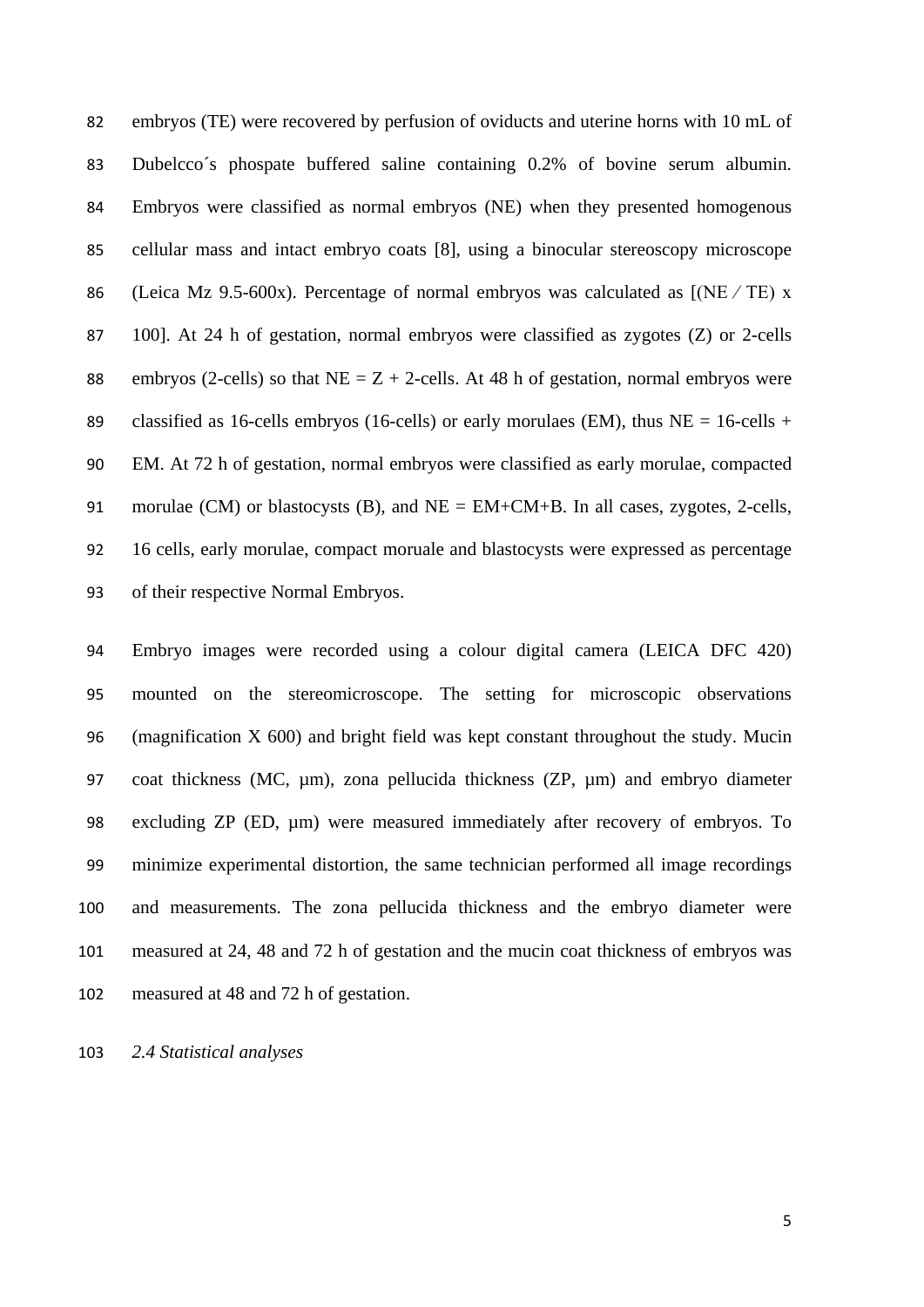All traits were analysed with a model including the effects of line (High and Low lines) and season. The embryo diameter, zona pellucida thickness and mucin coat thickness included a random female effect.

 The traits were analysed using Bayesian methodology. Bounded flat priors were used for all unknowns, with the exception of the female effect, which was considered normally distributed with mean **0** and variance  $I\sigma_f^2$ , where **I** is a unity matrix, and  $\sigma_f^2$  is the variance of the female effect. Residuals were normally distributed with mean **0** and 111 variance  $I\sigma_e^2$ . The priors for the variances were also bounded uniform. Features of the marginal posterior distribution of differences between lines were estimated using Gibbs sampling. The Rabbit program developed by the Institute for Animal Science and Technology was used for all procedures. Inferences were made from the estimated marginal posterior distributions of the differences between the High and the Low lines 116 [9]. Probability of the difference being larger than zero  $(P > 0)$  and HPD95% (shortest Bayesian confidence intervals with a 95% of probability) were calculated.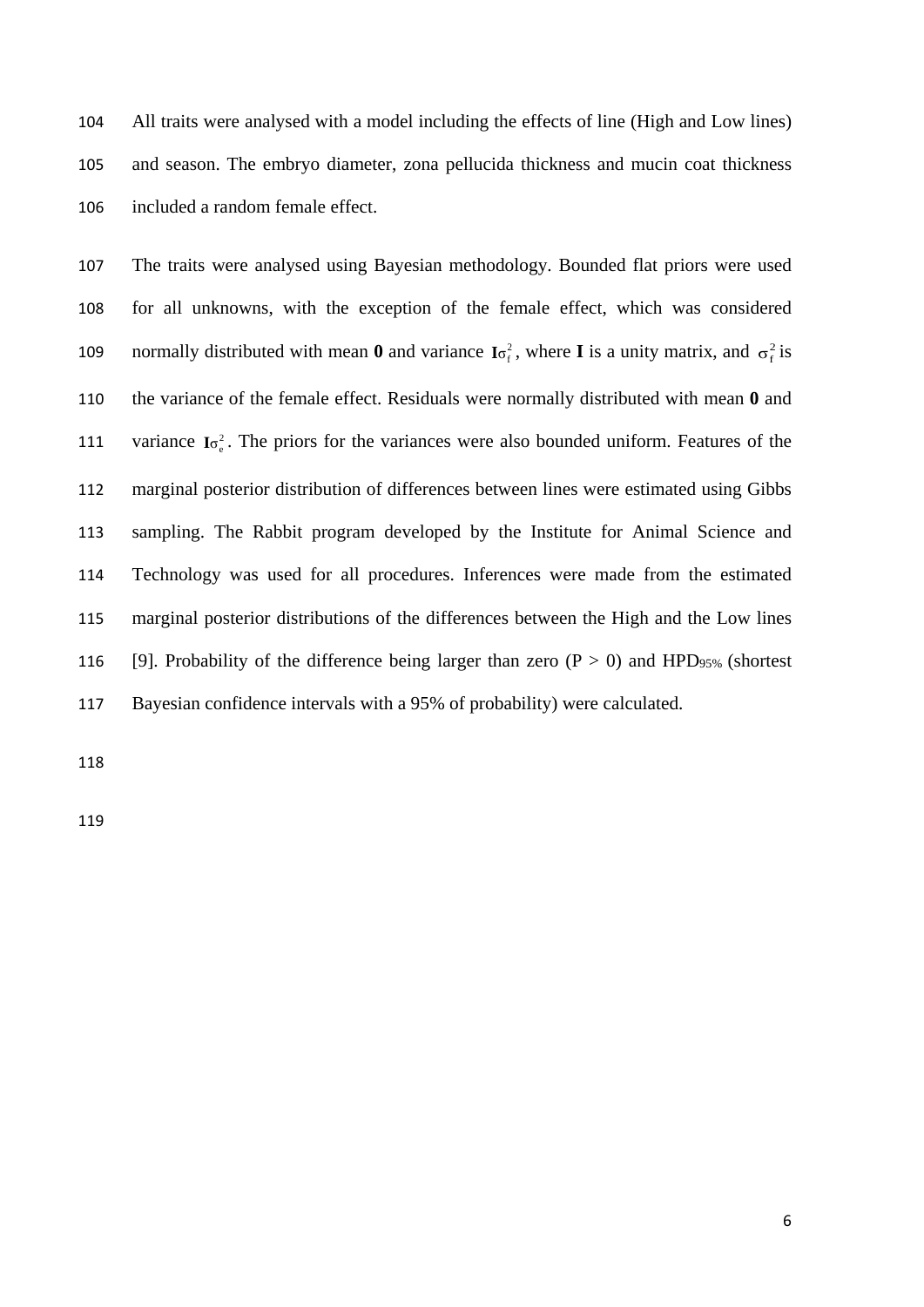#### **3. Results**

 Mean of all the traits are presented in Table 2 for the High and Low lines. Rabbits have ovulation induced by coitus, thus euthanizing the does at 24, 48 and 72h after coitus estimates the stage of gestation accurately in this species. The percentage of normal embryos was high at all stages of gestation in both lines. Most embryos were classified as two-cells at 24h of gestation, early morulae at 48 h, and compact morulae at 72h. Embryo diameter was remarkably constant during the three stages of development. The zona pellucida remained also constant along the embryo development, but mucin coat thickness was doubled from 48h to 72h of gestation.

 Differences between the High and Low lines at 24h of gestation are shown in Table 3. The line selected for high litter size variability showed lower percentage of normal embryos than the line selected for low variability (-2.5%), with probability 0.05 of this difference being positive; i.e. probability 0.95 that the High line had a lower percentage of normal embryos than the Low line. Embryo development (2-cells embryos with respect to Zygotes) was similar in both lines. Embryo diameter was also similar in both lines, but the zona pellucida thickness was 10% greater in the High line.

 Percentage of normal embryos was similar in both lines at 48h and 72h of gestation (tables 4 and 5). The line selected for higher litter size variability showed lower embryo development at 48h (less early morulae, table 4) and at 72h of gestation (less blastocysts, table 5). No evidence of differences for the embryo diameter, zona pellucida thickness and mucin coat thickness were found either at 48h or 72h of gestation.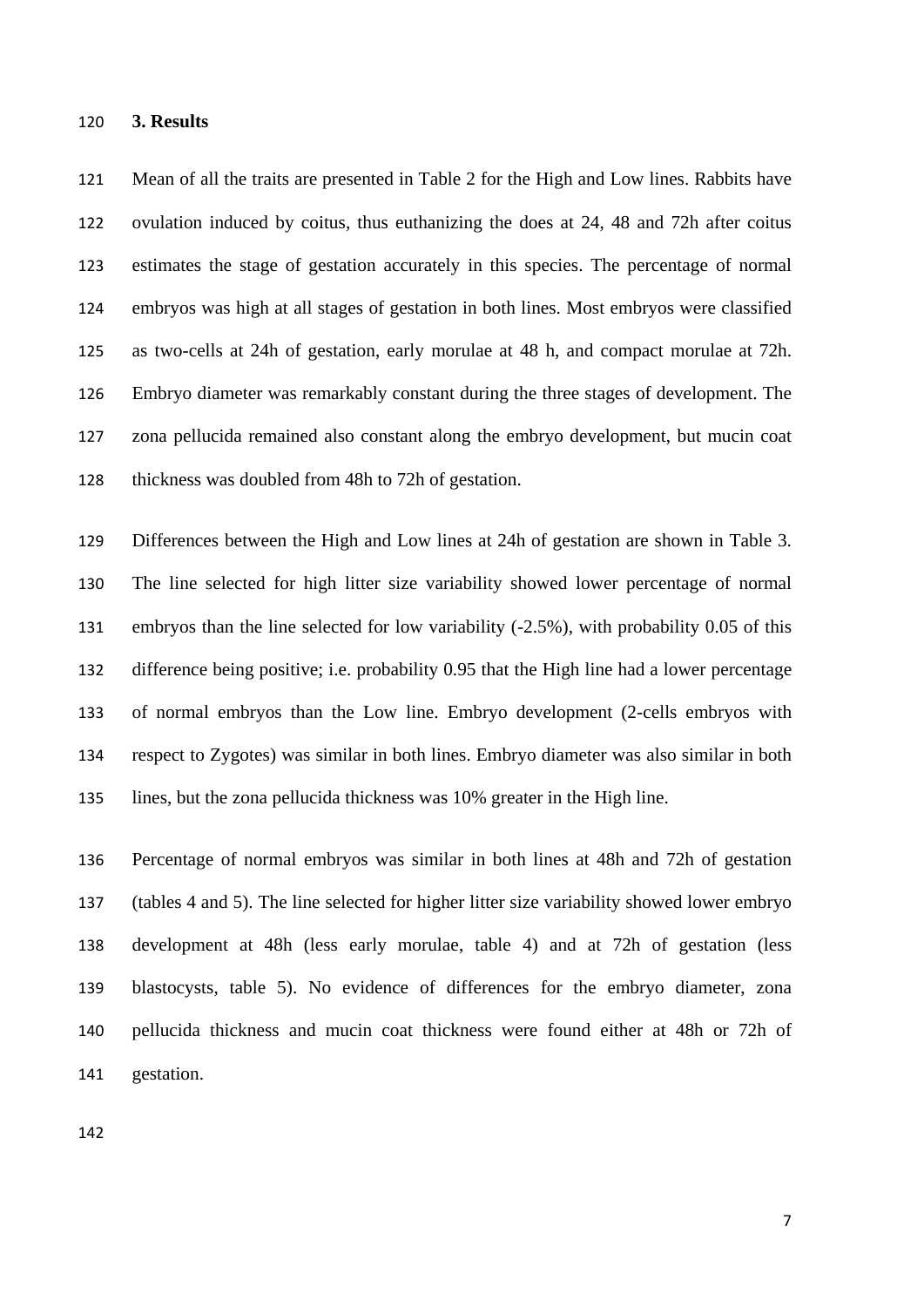## **4. Discussion**

 Selection for environmental variability have interest in animal production, evolutionary 145 biology and medicine **[Genetic Control of Environmental Variation of Two Quantitative**  Traits of Drosophila melanogaster Revealed by Whole-Genome Sequencing. Peter Sørensen,\* Gustavo de los Campos,† Fabio Morgante,‡ Trudy F. C. Mackay,‡ and Daniel Sorensen\*,1 Genetics, Vol. 201, 487–497 October 2015]. No selection experiments on litter size variability have been carried out hitherto. As variability is 150 estimated within female, and the same genes control litter size in all parities **[Genetics**] 151 of litter size in three maternal lines of rabbits: Repeatability versus multiple-trait models 152 M. Piles,\*1 M. L. Garcı'a,† O. Rafel,\* J. Ramon,\* and M. Baselga $\ddagger$ , J. Anim. Sci. 2006. 153 84:2309–2315], only the environment explains having different litter size in different parities. Does with lower resilience can have a higher litter size variability; for example, does having higher sensitivity to stress of lower disease resistance. We have also found in former studies that the line selected for higher litter size variability is less robust; i.e., more sensitive to diseases and less able to withstand adverse environmental conditions [14]. We also found that the High line had lower litter size at birth and lower prenatal survival [13]. It seems relevant to examine the consequences of selection for litter size variability on embryo development.

 We have seen that the percentage of normal embryos is similar in both lines, only being slightly lower in the High line at 24h of gestation. However, embryo development was clearly affected by selection, having the line selected for higher variability lower embryo development, which would agree with the lower prenatal survival found in this line [13]. Other authors have found that lower embryo development produced lower embryo survival in rabbits [3,7].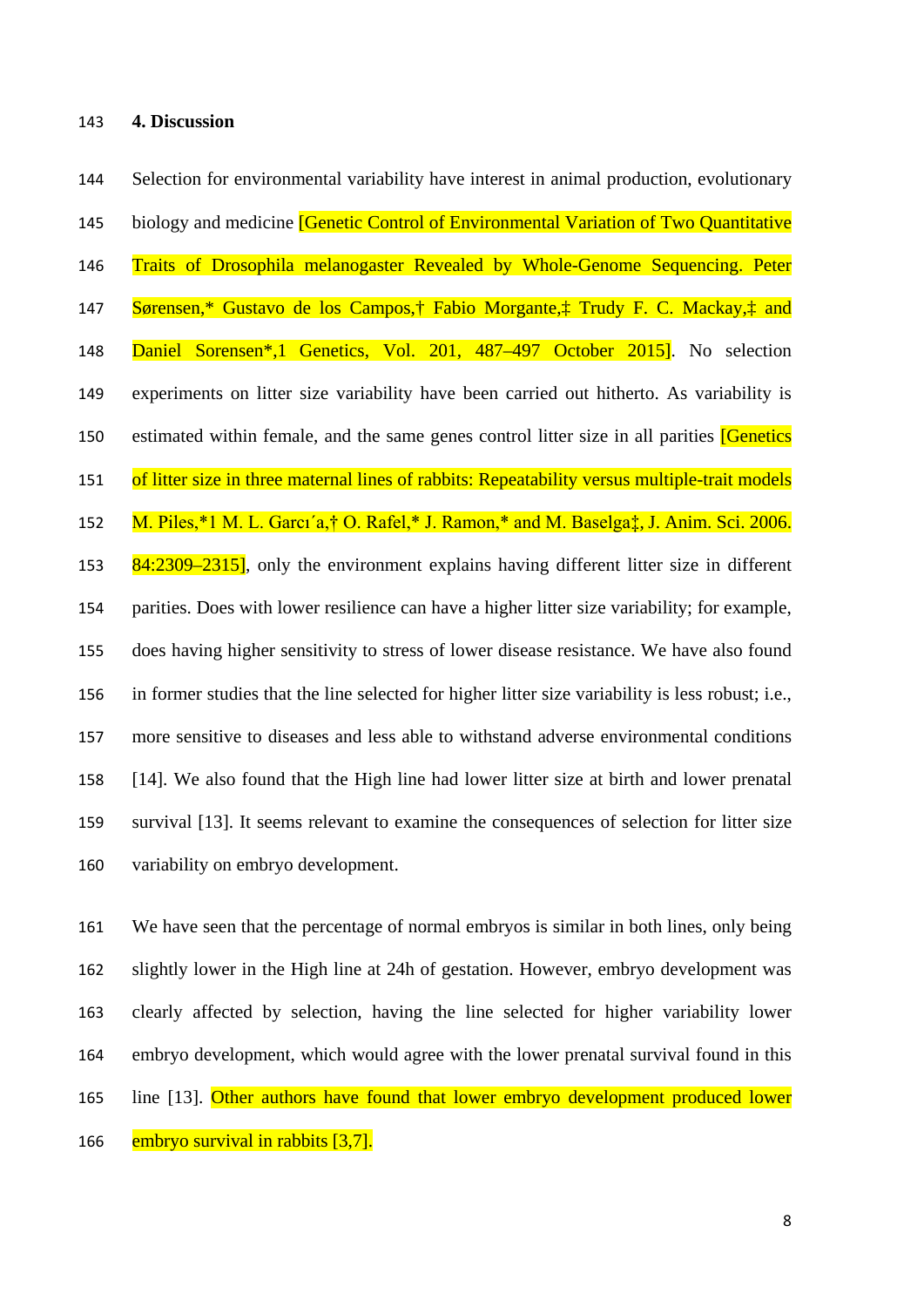Differences in embryonic stage of development are principally due to timing of 168 ovulation and oviductal and uterine fluid compositions [15, 19]. Torres et al. [16] showed that a high ovulation rate increases ovulatory timing and later ovulating follicles would be fertilized later [17]; however we have found that our lines have the same 171 ovulation rate  $[13]$ , so differences in timing of ovulation should be similar. Time spent in the oviduct should also be similar, since the mucin coat thickness was similar in both lines, and according to Murakami and Imai [3], the mucin coat thickness depends on the time spent in the oviduct. Therefore, the advanced embryonic development in the L line should be due to different oviductal and uterine fluid compositions, which influence in 176 rabbit embryo development is well known  $[19]$ .

 A peculiarity of rabbit embryos is that they are surrounded not only by the zona pellucida but also by a mucin coat. Mucin coat thickness was not measured at 24 h of gestation because 90% of the embryos did not show it. At 24 h of gestation most of the embryos are still in the infundibulum at the start of the isthmus [12], but the secretion of mucopolysaccharides and some proteins forming the mucin coat occurs in both ampulla and isthmus and less so in the infundibulum [5]. The importance of the mucin coat lies in its relation to embryo mortality. Greenwald [27] and Murakami and Imai [3] found that low mucin coat thickness is the primary factor in embryonic loss in rabbit. However, we have not found differences between lines in mucin coat thickness. We have found differences in the zona pellucida thickness at 24h of gestation, being higher for the line selected for higher variability. Higher thickness of the zona pellucida, is 188 related to lower fertilization  $[25]$ , which would explain the lower percetange of normal embryos in the High line at 24h. No differences were found in embryo diameter, which remains approximately constant along the three stages of gestations investigated, which 191 agrees with the results of other authors  $\sqrt{22}$ .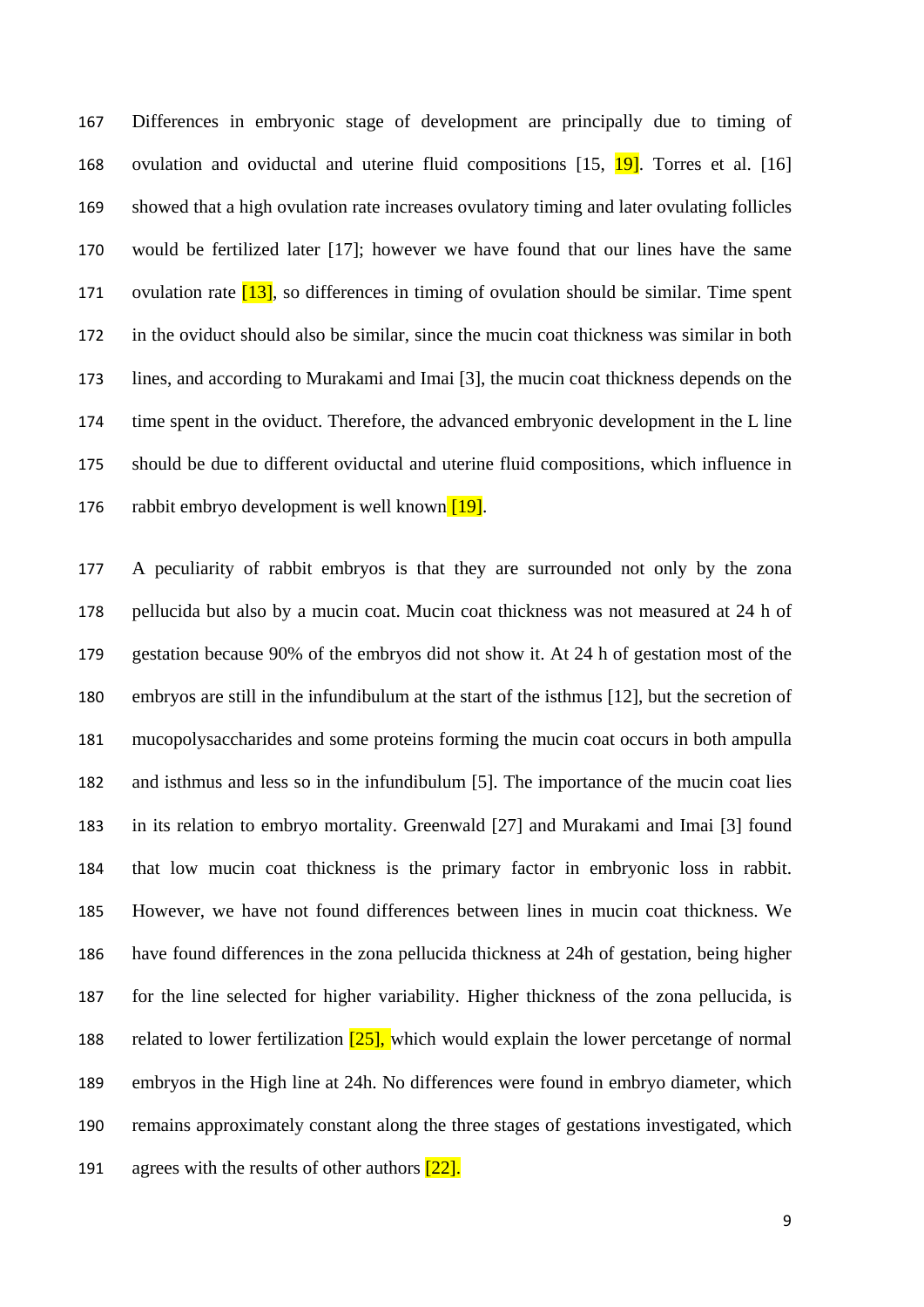In summary, selection on litter size variability modifies early embryo development in rabbits, leading to a lower state of development and a lower percentage of normal embryos in the line selected for higher variability.

# **Acknowledgements**

 This experiment has been supported by projects of the Plan Nacional de Investigación AGL2011-29831-C03-02 and GVPRE/2008/145.

## **References**

 [1] Argente MJ, Garcia ML, Muelas R, Blasco A. Divergent selection for residual 202 variance of litter. In Proceeding of  $10<sup>th</sup>$  World Rabbit Congress. Sharm El-Sheikh (Egypt) 2012; 97-101.

 [2] Peiró R, Santacreu MA, Climent A, Blasco A. Early embryonic survival and embryo development in two lines of rabbits divergently selected for uterine capacity. J Anim Sci 2007; 85:1634-9.

[3] Murakami H, Imai H. Successful Implantation of In Vitro Cultured Rabbit Embryos

After Uterine Transfer: A Role for Mucin. Mol Reprod Dev 1996; 43:167-70.

 [4] Leiser R, Denker HW. The dynamic structure of rabbit blastocyst coverings. II Ultrastructural evidence for a role of the trophoblast in neozone formation. Anat Embryol (Berl) 1988;179:129-34.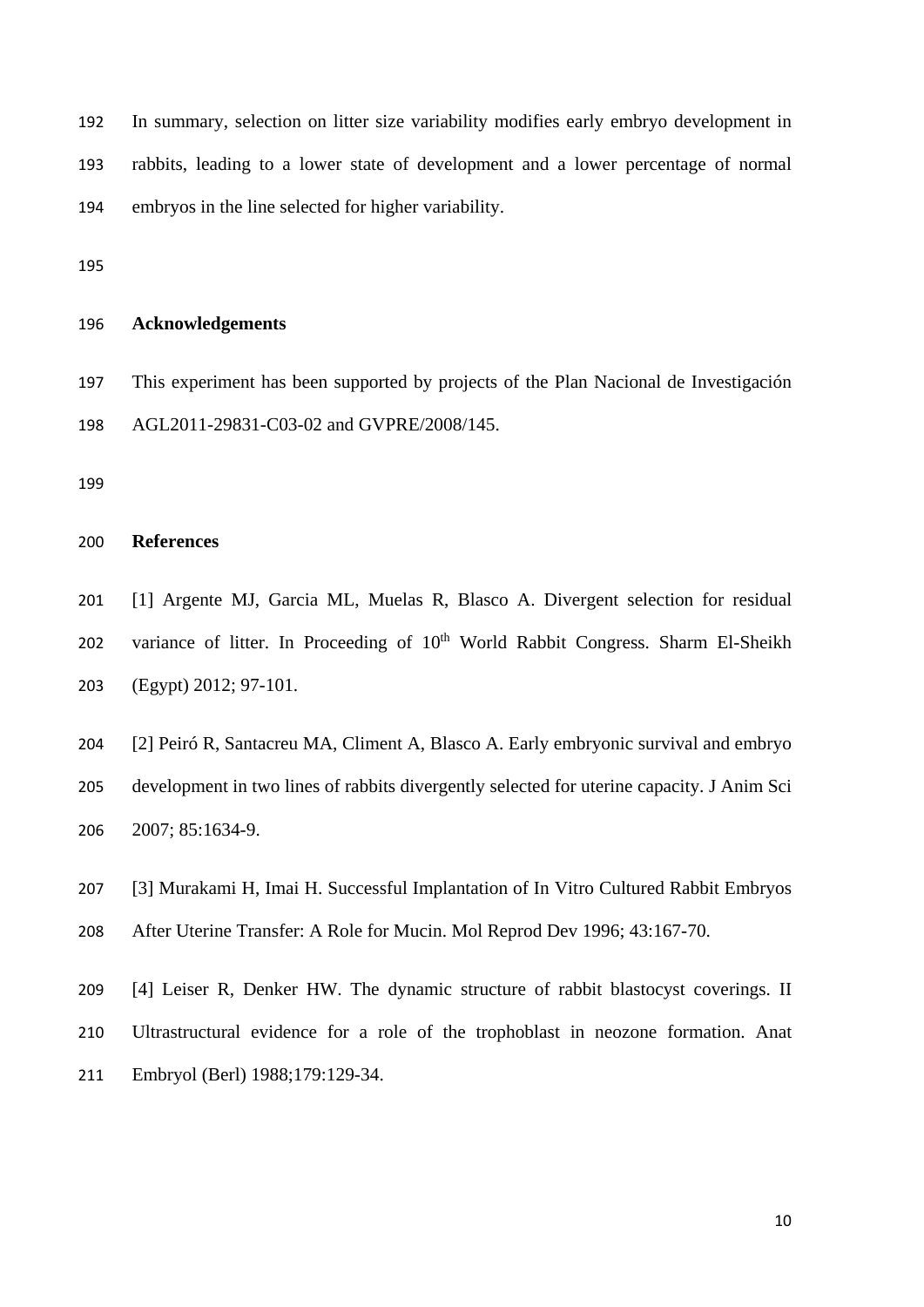- [5] Fischer B, Mootz U, Denker HW, Lambertz M, Beier HM. The dynamic structure of rabbit blastocyst coverings. III. Transformation of covering under nonphysiological development conditions. Anat Embryol (Berl) 1991; 183:17-27.
- [6] Herrler A, Beier HM. Early embryonic coats: Morphology, function, practical apllications. Cells Tissues Organs 2000;166:233-46.
- [7] Mocé ML, Santacreu MA, Climent A, Blasco A. The effect of divergent selection
- for uterine capacity on prenatal survival in rabbits: Maternal and embryonic genetic
- effects. J Anim Sci 2004; 82:68–73.
- [8] Maurer RR. Advances in rabbit embryo culture. In: Daniel JC, editor. Methods in
- mammalian reproduction. New York: Academic Press; 1978. p. 259–72.
- [9] Blasco A. The use of Bayesian statistics en meat quality analyses: A review. Meat Sci 2005; 69:115-22.
- [10] Denker HV. Structural Dynamics and Function of Early Embryonic Coats. Cells Tissues Organs 2000; 166:180–207.
- [11] Herrler A, Beier HM. Early embryonic coats: Morphology, Function, Practical applications. Cells Tissues Organs 2000; 166:233–46.
- [12] Bourdage RJ and Halbert SA. Distribution of embryos and 500-μm microspheres in the rabbit oviduct: controls for acute motion analysis during transport. Biol. Reprod*.*  1988; 38:282-91.
- [13] Argente MJ, García ML, Muelas R, Blasco, A. Effect of selection for residual 232 variance of litter size on components of litter size in rabbits. In Procceding of  $10<sup>th</sup>$  World Congress on Genetics Applied to Livestock Production. Vancouver BC (Canada) 2014;149.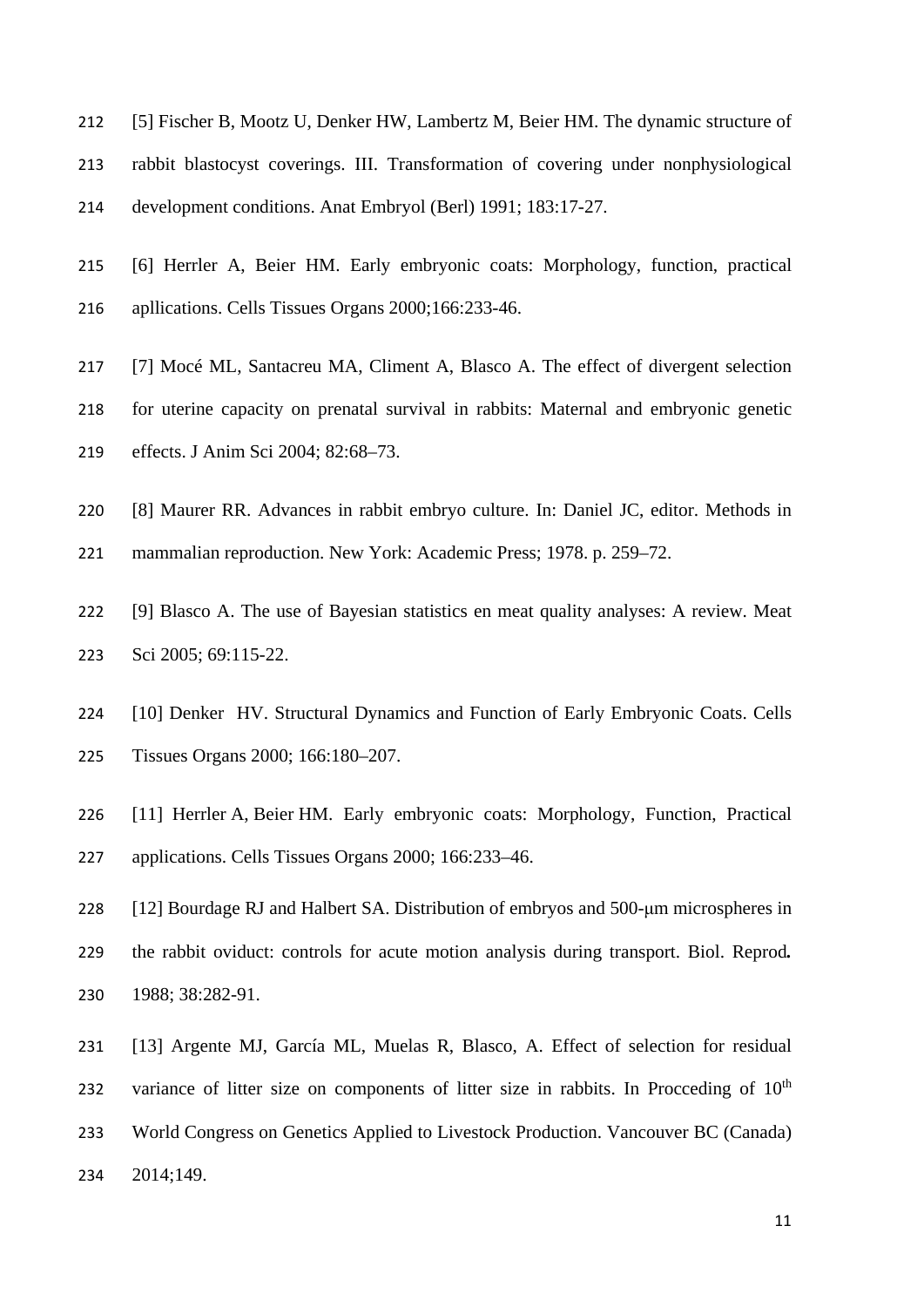- [14] Argente MJ, García ML, Zbynovska K, Petrusca P, Capcarova M, Blasco A. Effect of selection for residual variance of litter size on hematology parameters as 237 inmunology indicators in rabbits. In Proceedings of  $10<sup>th</sup>$  World Congress on Genetics Applied to Livestock Production. Vancouver BC (Canada) 2014; 631.
- [15] Hunter MG, Robinson RS, Mann GE, Webb R. Endocrine and paracrine control of
- follicular development and ovulation rate in farm species. Anim Reprod Sci 2004; 82- 83:461-77.
- [16] Torres S, Hulot F, Sevellec C. Early stages of embryonic development in two rabbit genotypes. Reprod Nutr Dev 1987;27:715-9.
- [17] Ziadi C, Mocé ML, Laborda P, Blasco A, Santacreu MA. Genetic selection for ovulation rate and litter in rabbits: Estimation of genetic parameters and direct and correlated response. J Anim Sci 2013; 91:3113-20.
- [18] Ghersevich S, Massa E, Zumoffen C. Oviductal secretion and gamete interaction. Reprod 2015; 149:1-14.
- [19] Maurer RR, Beier HM. Uterine proteins and development in vitro of rabbit
- preimplantation embryos. J. Reprod. Fert. 1976; 48:33-41.
- [20] Jung T, Fischer, B. Correlation between blastocyst diameter and DNA or protein
- synthetic activity in rabbit blastocysts. Bio Reprod 1998; 39:1111-16.
- [21] Olexikova L, Makarevich AV, Pivko J, Chrenek P. Antibody to Hsp70 alters
- response of rabbit preimplantation embryos to hyperthermia in vitro. Anim. Reprod.
- Sci. 2010; 119:130–6.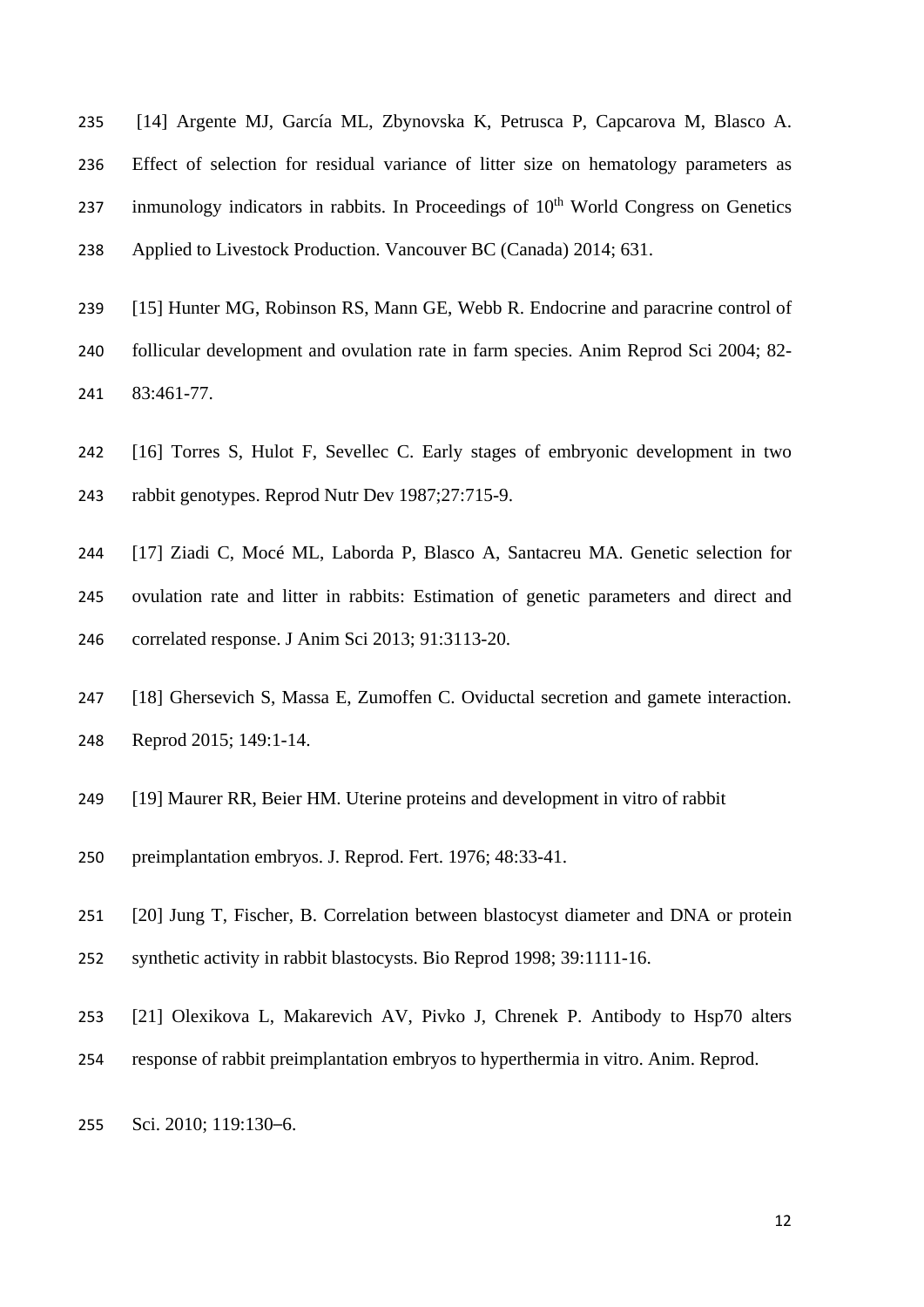- [22] Olexikova L, Makarevich AV, Pivko J, Chrenek P. Ultrastructure of Rabbit Embryos Exposed to Hyperthermia and Anti-Hsp 70. Anat Histol Embryol 2013; 48: 285–91.
- [23] Shu L, Marc J, Suter, F, Rasanen K. Evolution of egg coats: linking molecular
- biology and ecology. Molecular Ecology 2015; 24: 4052–73.
- [24] Dean J. Biology of mammalian fertilization: role of the zona pellucida. J Clin Invest 1992; 89:1055–9.
- [25] Marco-Jiménez F, Naturil-Alfonso C, Jiménez-Trigos E, Lavara R, Vicente JS.
- Influence of zona pellucida thickness on fertilization, embryo implantation and birth.
- Anim Reprod Sci 2012;132:92-100.
- [26] Familiari G, Relucenti M, Heyn R, Micara G, Correr S. Threedimensional structure
- of the zona pellucida at ovulation. Microsc Res Tech 2006; 69:415–26.
- [27] Greenwald GS. The role of the mucin layer in development of the rabbit blastocyst.
- Anat Rec 1962; 142:407-15.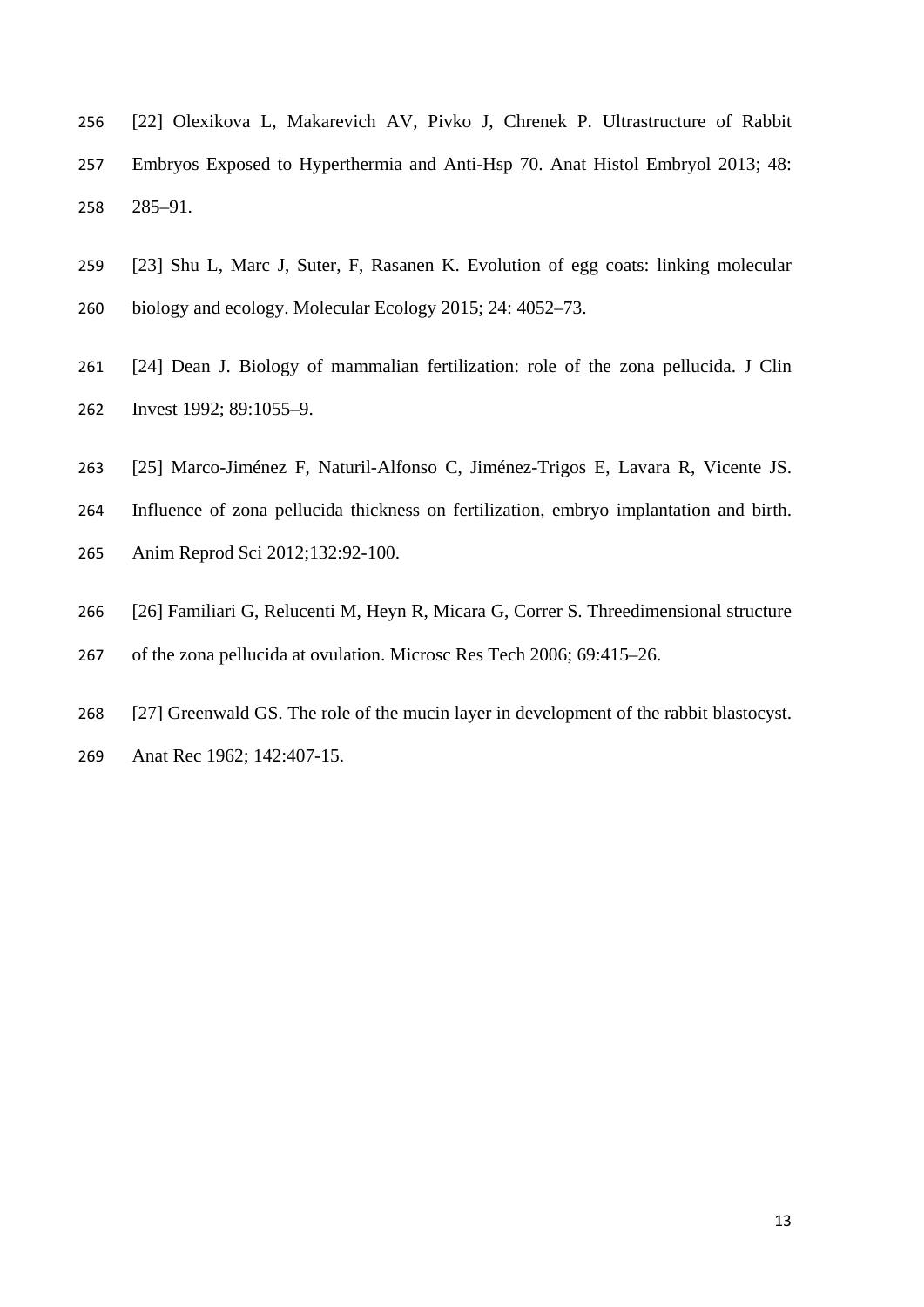270 Table 1. Number of does and embryos from the High and Low lines at different stages

271 of gestation used in the experiment.

|         | 24h  |     | 48h  |     | 72h  |     |
|---------|------|-----|------|-----|------|-----|
|         | High | Low | High | Low | High | Low |
| Does    | 15   | 25  | 23   | 28  | 13   | 27  |
| Embryos | 98   | 166 | 190  | 245 | 141  | 237 |

272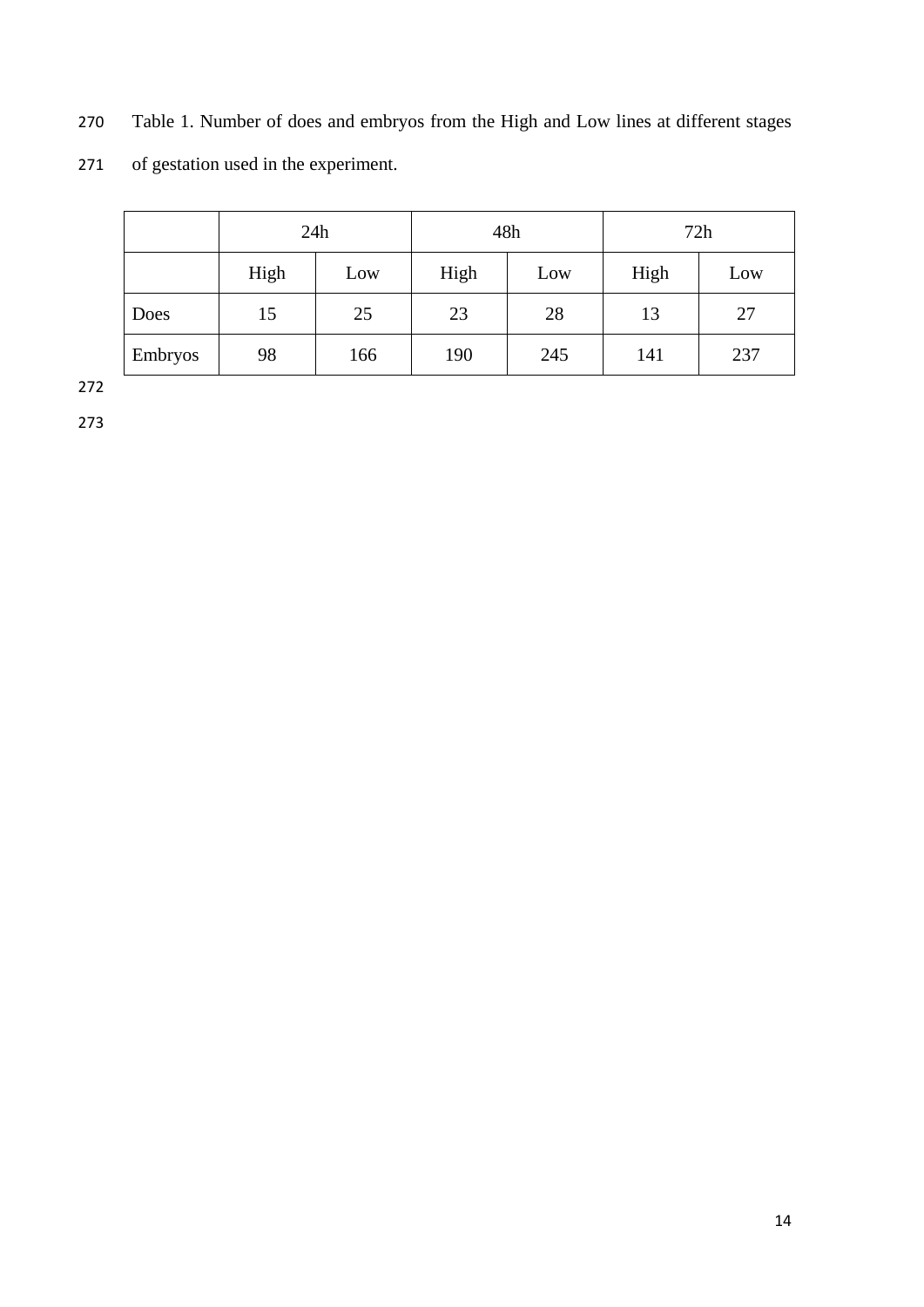|                           | <b>High Line</b> |       |       |       | Low Line |       |  |
|---------------------------|------------------|-------|-------|-------|----------|-------|--|
|                           | 24h              | 48h   | 72h   | 24h   | 48h      | 72h   |  |
| Normal Embryos (%)        | 97.1             | 96.9  | 95.7  | 99.6  | 97.7     | 97.5  |  |
| Zygotes $(\%)$            | 28.5             |       |       | 39.1  |          |       |  |
| $2$ -cells $(\%)$         | 71.5             |       |       | 60.9  |          |       |  |
| 16-cells $(\%)$           |                  | 29.2  |       |       | 4.5      |       |  |
| Early Morulae (%)         |                  | 70.8  | 18.6  |       | 95.5     | 13.1  |  |
| Commpacted Morulae (%)    |                  |       | 73.9  |       |          | 66.0  |  |
| Blastocyst (%)            |                  |       | 7.5   |       |          | 20.8  |  |
| Embryo Diameter $(\mu m)$ | 127.0            | 123.3 | 119.3 | 123.5 | 124.0    | 118.2 |  |
| Zona Pellucida $(\mu m)$  | 17.5             | 16.9  | 17.9  | 15.8  | 16.9     | 17.8  |  |
| Mucin Coat $(\mu m)$      |                  | 50.3  | 103.7 |       | 50.5     | 101.7 |  |

274 Table 2. Means of types of embryo and embryo development traits at 24, 48 and 72

275 hours of gestation of two lines selected for high and low litter size variability.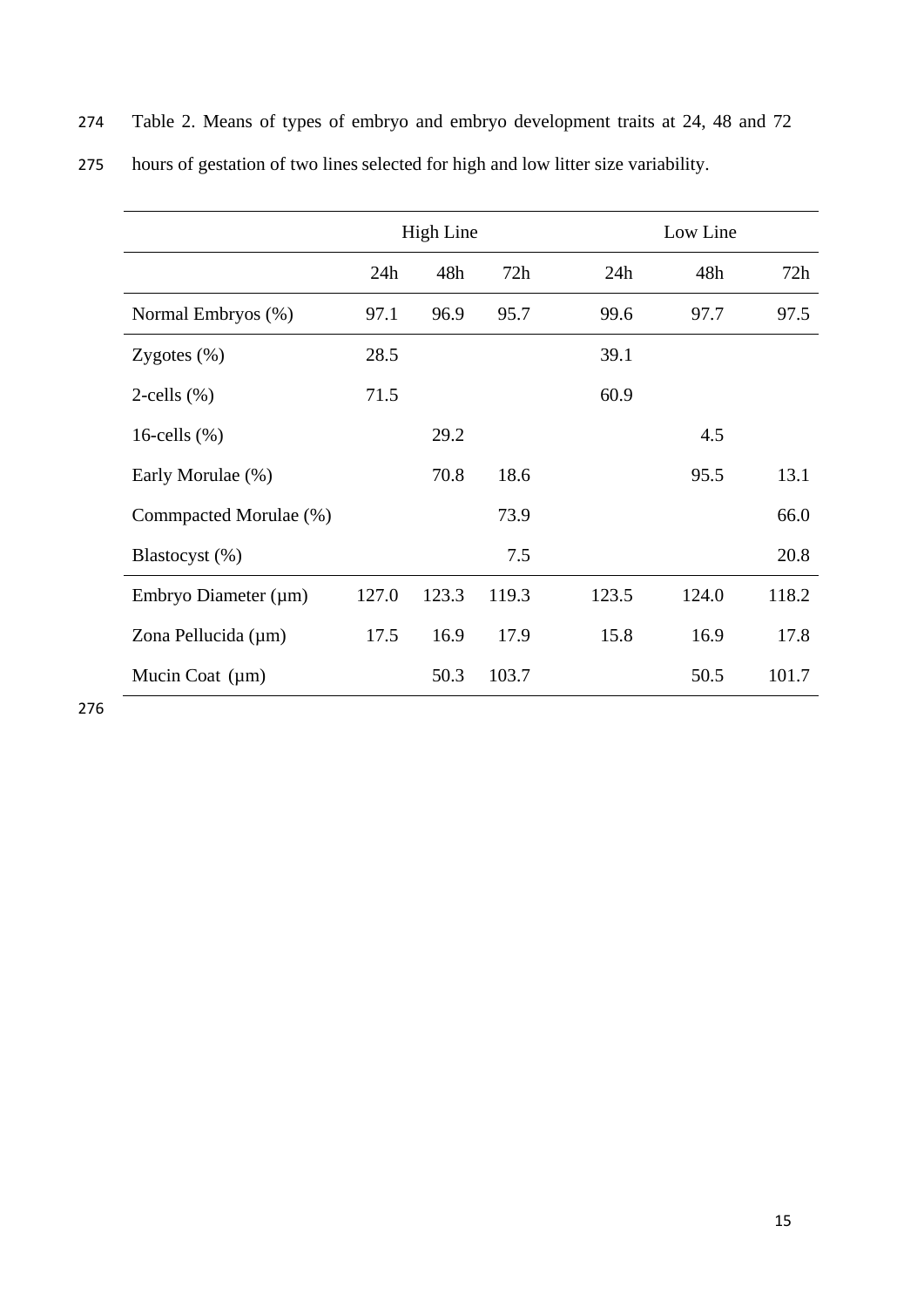277 Table 3. Differences between the High and Low lines for types of embryo and embryo

| 278 |  |  | development traits at 24 hours of gestation. |
|-----|--|--|----------------------------------------------|
|-----|--|--|----------------------------------------------|

|                           | $High-Low$ | HPD <sub>95%</sub> | P    |
|---------------------------|------------|--------------------|------|
| Normal Embryos (%)        | $-2.5$     | $-0.2$ , 5.4       | 0.05 |
| Zygotes $(\%)$            | $-9.5$     | $-31.3$ , 12.7     | 0.20 |
| 2-cells $(\% )$           | 9.5        | $-12.1$ , 32.0     | 0.80 |
| Embryo Diameter $(\mu m)$ | 2.3        | $-4.7$ , 8.5       | 0.76 |
| Zona Pellucida (µm)       | 1.6        | $-0.2$ , 3.7       | 0.95 |

279 HPD95%: shortest confidence interval at 95% probability. P: Probability of the

280 difference between High and Low lines being larger than zero.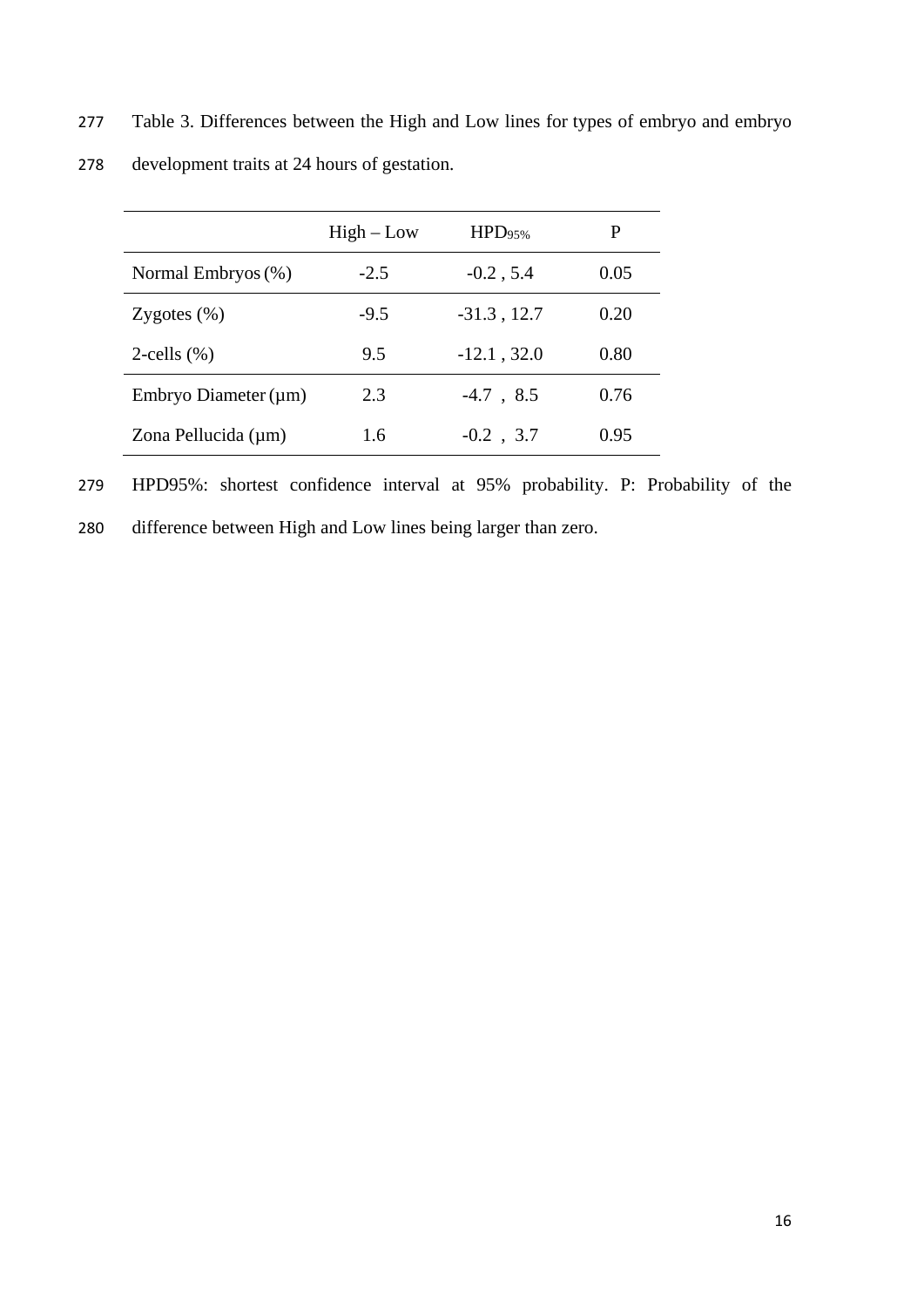281 Table 4. Differences between the High and Low lines for types of embryo and embryo

|                           | $High-Low$ | HPD <sub>95%</sub> |      |
|---------------------------|------------|--------------------|------|
| Normal Embryos (%)        | $-0.9$     | $-4.6, 6.9$        | 0.38 |
| 16-cells $(\%)$           | 23.4       | 8.9, 38.3          | 1.0  |
| Early Morulae (%)         | $-23.4$    | $-37.7$ , $-8.4$   | 0.0  |
| Embryo Diameter $(\mu m)$ | $-1.0$     | $-4.4$ , 2.5       | 0.30 |
| Zona Pellucida (µm)       | 0.01       | $-1.3$ , 1.2       | 0.51 |
| Mucin Coat $(\mu m)$      | 0.2        | $-7.1, 8.0$        | 0.52 |

282 development traits at 48 hours of gestation.

283 HPD95%: shortest confidence interval at 95% probability. P: Probability of the 284 difference between High and Low lines being larger than zero.